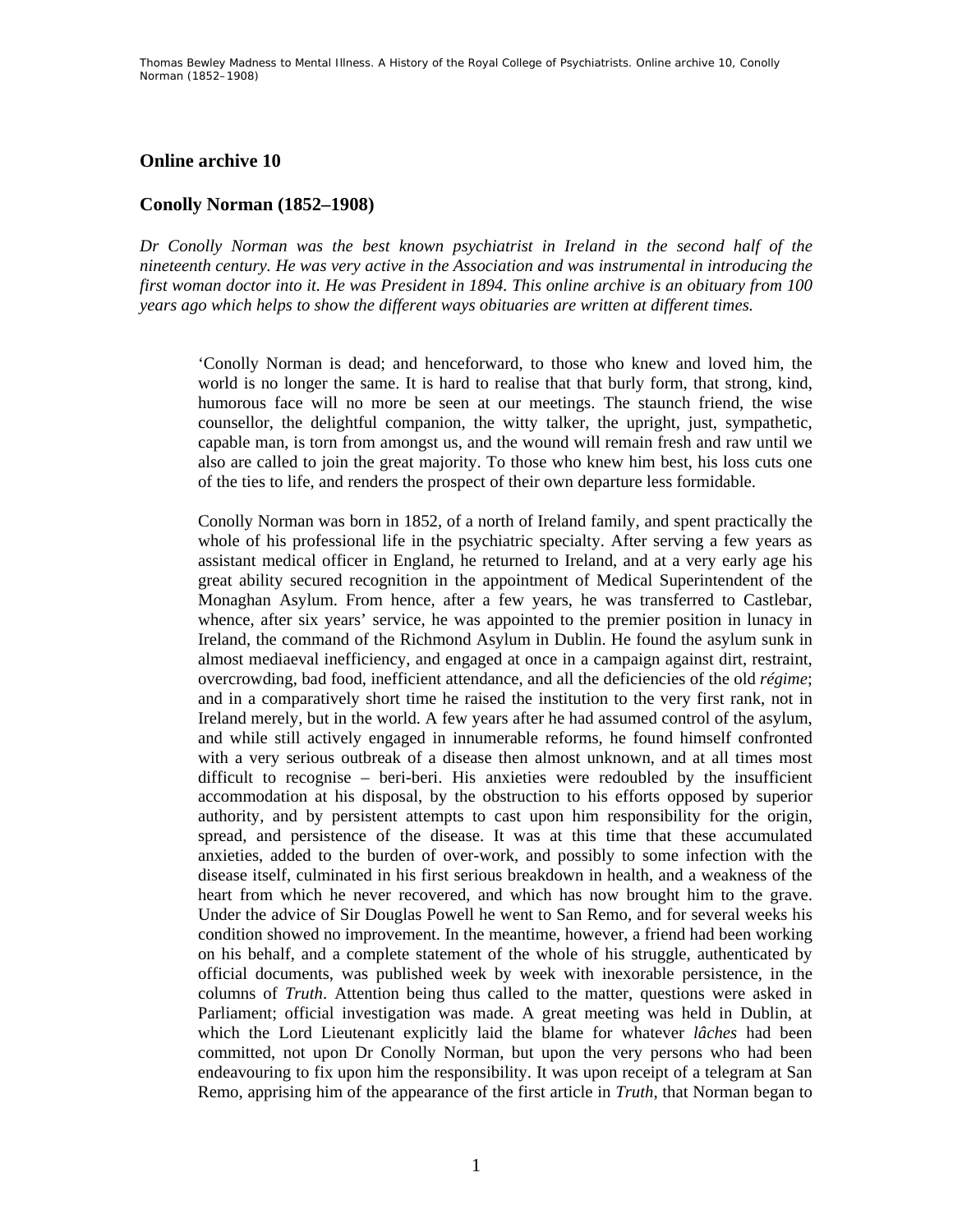improve, and ultimately, though his heart never regained its normal strength, yet he was able to work strenuously for many years.

Dr Norman had always been a very active member of this Association; for many years he was Irish Secretary, and in 1894 he was elected President. It was he who first initiated the practice of extending the Annual Meeting over more than one day, and the meeting at Dublin over which he presided, and which lasted the best part of a week, was in some respects the most memorable the Association has ever experienced. The members from England and Scotland, as well as several distinguished Continental alienists, then discovered for the first time the full meaning and extent of Irish hospitality.

Every day of the meeting they were entertained both at lunch and dinner, every day there was a garden party in the afternoon, and a reception, a conversazione, or a dance in the evening, and on some of the days they were even invited out to breakfast. The effect of these hospitalities was apparent at the service at St. Patrick's Cathedral, which formed a ceremonious and appropriate conclusion to the meeting. The long succession of busy days and short nights; the result of almost continuous conviviality; the atmosphere of the crowded cathedral on a hot June day; the lulling effect of the music as "through the longdrawn aisle and fretted vault the pealing anthem swelled the note of praise," combined to produce a somnolence so overpowering, that not only was the sermon preached to deaf ears, but several members of the Association, headed by the President, were seen to be fast asleep as they stood during the anthem. It was rumoured afterwards that the Precentor, observing the state of affairs, had at first chosen for the anthem "He maketh peace," but at the last moment substituted for it "Sleepers wake!" Among other things for which the Dublin meeting is memorable, is that it was the last meeting of the Association attended by Dr Hack Tuke, who, in spite of failing health and increasing feebleness, insisted on attending every function. He was one of the large house-party entertained by Dr and Mrs. Norman on the occasion, every one of whom carried away a life-long memory of the unbounded hospitality, the goodness of heart, the consideration, kindness, and untiring attention of their host and hostess.

Dr Conolly Norman was happy in being a man of many interests and many activities. A good linguist he was fond of foreign travel, and eagerly welcomed at the meetings of learned bodies abroad. At the recent Congress at Amsterdam he was elected to the chair of one of the sections. He was a man of extensive reading, with a wide acquaintance with out-of-the-way literature. It was difficult to find any literary subject on which he could not converse with first-hand knowledge. He had a fine taste in art, and thought a good book should have a worthy binding. He was a competent archæologist, and had a good knowledge of architecture and of music.

It was in his own branch of his own profession that he shone. Not all the demands upon his energy, that were made by the administration of a great institution, could prevent him from contributing to that realm of observation that he thought least cultivated and most deserving of cultivation in our specialty – the realm of clinical observation. His contributions to this branch of science are well known to our readers, but in addition to these he wrote numerous reviews, which, whether signed or unsigned, were always recognisable by their keen insight, their racy style, and the humour and wit that illuminated them. But it was as a letter writer that he was most delightful. He cultivated the fine, but well-nigh lost, art of what our grandfathers called "epistolary correspondence," and the writer of this memoir has a heap of his letters, the product of